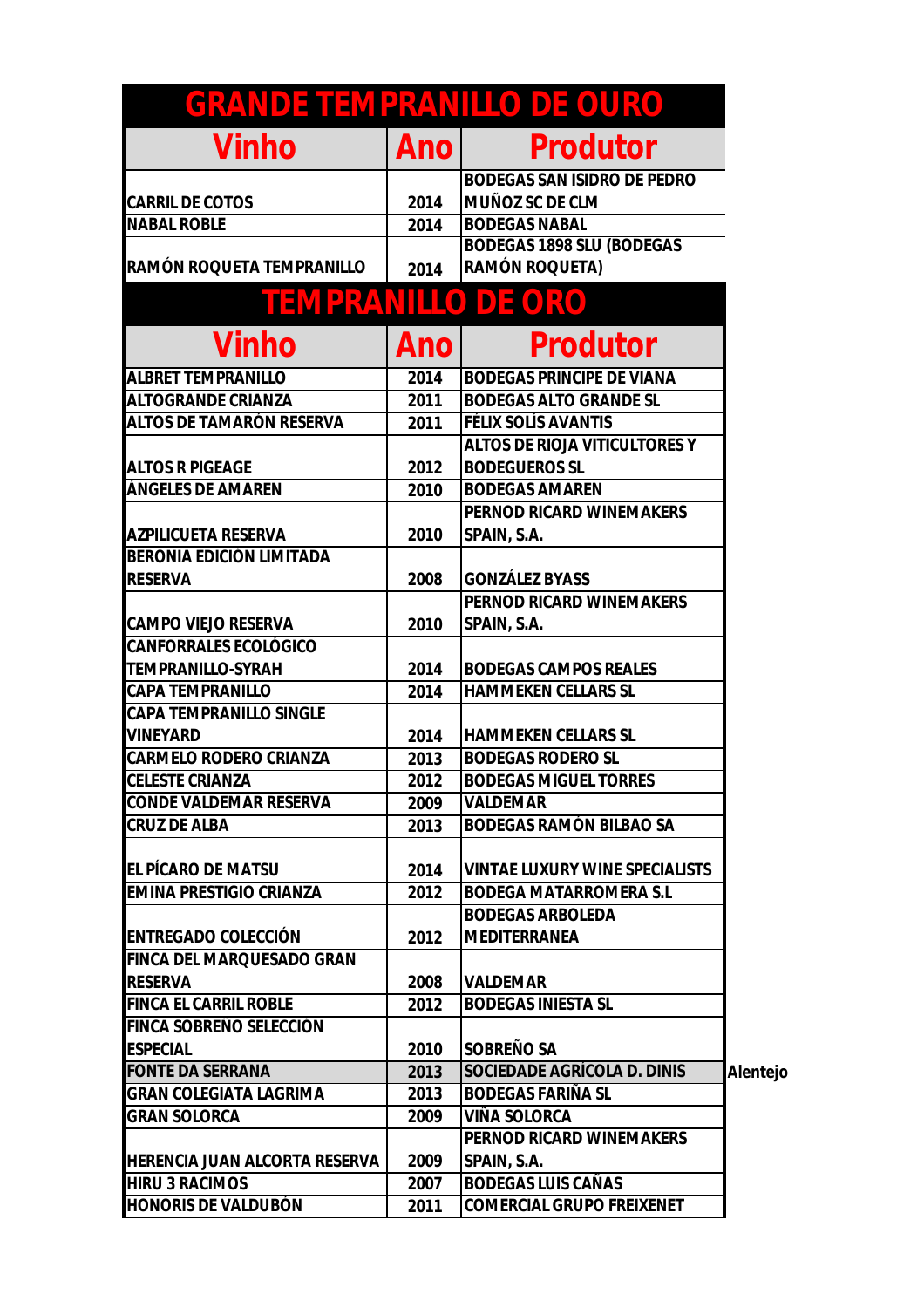| <b>Vinho</b>                                        | <b>Ano</b>   | Produtor                                 |                 |
|-----------------------------------------------------|--------------|------------------------------------------|-----------------|
|                                                     |              | <b>TEMPRANILLO DE PRATA</b>              |                 |
|                                                     |              |                                          |                 |
| <b>VOLVER</b>                                       | 2012<br>2013 | <b>ASUNCIÓN</b><br><b>BODEGAS VOLVER</b> |                 |
| VIÑA VALERA VIÑAS VIEJAS                            |              | <b>BODEGA COOP VIRGEN DE LA</b>          |                 |
| <b>FAMILIAR</b>                                     | 2010         | <b>BODEGAS Y VIÑEDOS VERUM SL</b>        |                 |
| <b>VERUM TEMPRANILLO RESERVA</b>                    |              |                                          |                 |
| <b>TORRE DE BARREDA PAÑOFINO</b>                    | 2013         | <b>BODEGAS BARREDA</b>                   |                 |
| <b>LOS CAPELLANES</b>                               | 2010         | <b>PAGO DE LOS CAPELLANES S.A.</b>       |                 |
| <b>TINTO PARCELA EL NOGAL PAGO DE</b>               |              |                                          |                 |
| <b>TIERRAS DE CAIR</b>                              | 2010         | <b>DOMINIO DE CAIR SL</b>                |                 |
| <b>TIERRA CRIANZA</b>                               | 2013         | <b>TIERRA</b>                            |                 |
|                                                     |              | <b>AGRÍCOLA LA BASTIDA. BODEGAS</b>      |                 |
| <b>SIOS LES CREUS</b>                               | 2012         | <b>BODEGAS COSTERS DEL SIÓ</b>           |                 |
| SÍMBOLO TEMPRANILLO                                 | 2014         | <b>BODEGAS SÍMBOLO SC CLM</b>            |                 |
| SÍMBOLO ROBLE                                       | 2012         | <b>BODEGAS SÍMBOLO SC CLM</b>            |                 |
| <b>SÍMBOLO RESERVA</b>                              | 2011         | <b>BODEGAS SÍMBOLO SC CLM</b>            |                 |
| SÍMBOLO CRIANZA TEMPRANILLOS                        | 2012         | <b>BODEGAS SÍMBOLO SC CLM</b>            |                 |
| <b>RESERVA</b>                                      | 2009         | <b>BODEGAS OCHOA SA</b>                  |                 |
| <b>RESALTE VENDIMIA SELECCIONADA</b>                | 2014         | S.A.U.                                   |                 |
|                                                     |              | <b>BODEGAS RESALTE DE PEÑAFIEL</b>       |                 |
| <b>RESALTE CRIANZA</b>                              | 2011         | S.A.U.                                   |                 |
|                                                     |              | <b>BODEGAS RESALTE DE PEÑAFIEL</b>       |                 |
| RAMÓN BILBAO EDICIÓN LIMITADA                       | 2013         | <b>BODEGAS RAMÓN BILBAO SA</b>           |                 |
| <b>GRANDE RESERVA TINTO</b>                         | 2013         | <b>DOLADMO SA</b>                        | <b>Douro</b>    |
| <b>QUINTA NOVA REFERENCIA</b>                       |              | <b>QUINTA NOVA NOSSA SENHORA</b>         |                 |
| <b>QUINTA DO GRADIL CABERNET</b>                    | 2014         | <b>PARRAS VINHOS</b>                     | Lisboa          |
| <b>SELECCIÓN</b>                                    | 2010         | <b>ALESANCO SL</b>                       |                 |
| PEDRO MARTINEZ ALESANCO GRAN                        |              | <b>BODEGAS PEDRO MARTÍNEZ</b>            |                 |
| <b>PAGO DE LA JARABA</b>                            | 2014         | <b>PAGO DE LA JARABA SL</b>              |                 |
| <b>MATAMBRES</b>                                    | 2011         | <b>MONTEABELLON S.L.</b>                 |                 |
| <b>MONTEABELLÓN FINCA</b>                           |              | <b>BODEGAS Y VIÑEDOS</b>                 |                 |
| <b>MONTE JUDEU</b>                                  | 2012         | <b>ADEGA COOP DOIS PORTOS</b>            | Lisboa          |
| <b>MOGAR COLECCIÓN PRIVADA</b>                      | 2009         | <b>BODEGAS PAGOS DE MOGAR</b>            |                 |
| <b>MIRTO</b>                                        | 2011         | <b>BODEGAS RAMÓN BILBAO SA</b>           |                 |
| <b>MARQUÊS DE MARIALVA GRANDE</b><br><b>RESERVA</b> | 2010         | <b>ADEGA COOP DE CANTANHEDE CRL</b>      | <b>Bairrada</b> |
| <b>LA FAMILIA</b>                                   | 2009         | <b>BODEGAS LUIS CAÑAS</b>                |                 |
| <b>ILUIS CAÑAS RESERVA SELECCIÓN DE</b>             |              |                                          |                 |
| <b>LLEIROSO RESERVA</b>                             | 2011         | <b>BODEGAS Y VIÑEDOS LLEIROSO SA</b>     |                 |
| <b>LLEIROSO CRIANZA</b>                             | 2012         | <b>BODEGAS Y VIÑEDOS LLEIROSO SA</b>     |                 |
| <b>LICENCIADO RESERVA</b>                           | 2011         | <b>BODEGAS BURGO VIEJO S.L.</b>          |                 |
| <b>LEGARIS ROBLE</b>                                | 2014         | <b>CODORNIU SA</b>                       |                 |
| <b>LAS LUCERAS RESERVA</b>                          | 2009         | <b>REMIGIO SALAS JALON CB</b>            |                 |
| <b>INSPIRACIÓN</b>                                  | 2011         | <b>VALDEMAR</b>                          |                 |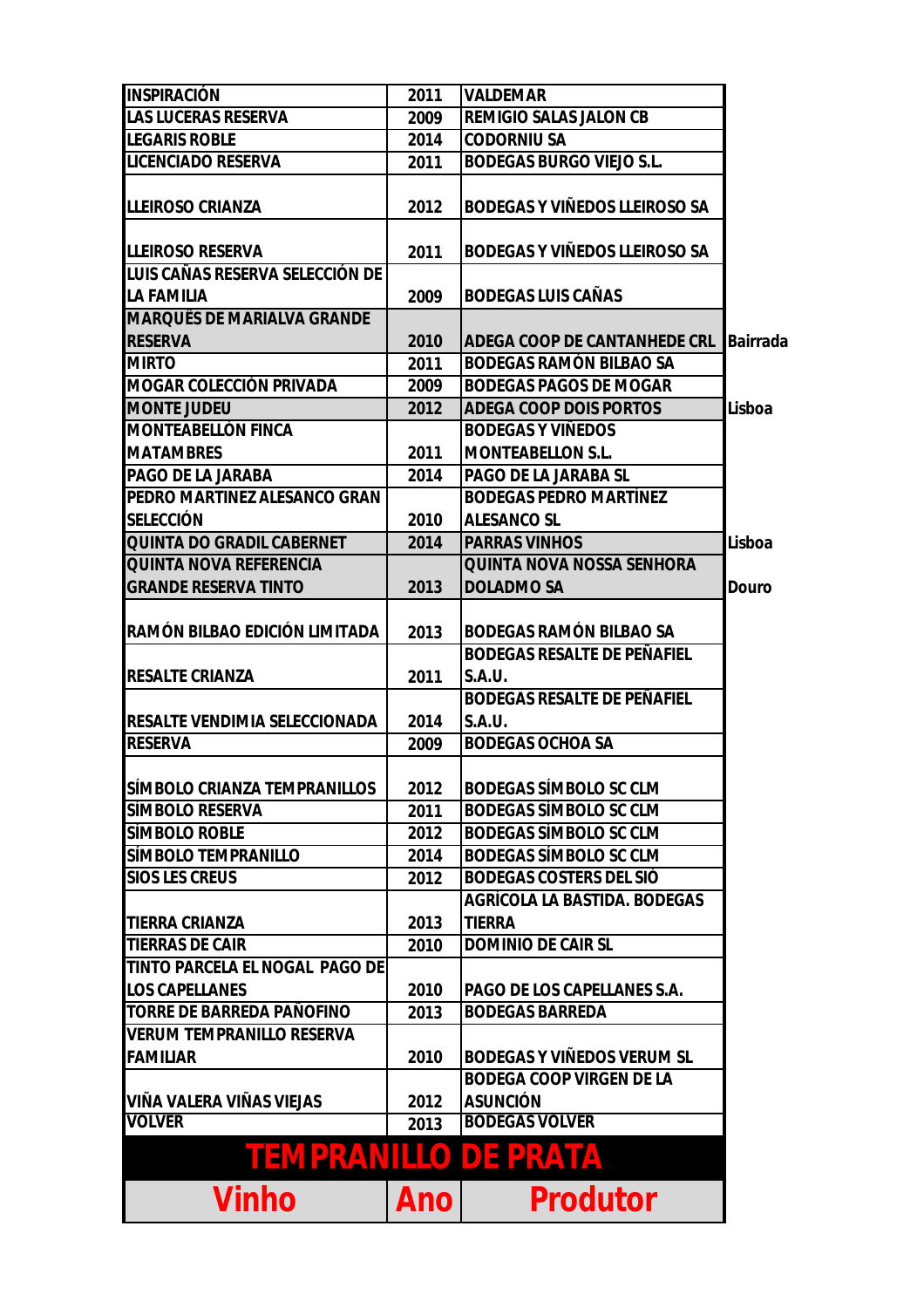| <b>3ELEMENTOS 2014</b>                | 2013         | <b>3ELEMENTOS S. COOP</b>             |          |
|---------------------------------------|--------------|---------------------------------------|----------|
| A & M                                 | 2009         | <b>BODEGAS ASENJO-MANSO SL</b>        |          |
|                                       |              |                                       |          |
| <b>ABADÍA DE SAN QUIRCE CRIANZA</b>   | 2012         | <b>BODEGAS IMPERIALES</b>             |          |
| <b>ADARO DE PRADOREY</b>              | 2012         | <b>BODEGAS PRADO REY</b>              |          |
| <b>AGEDA DE BORBRO PREMIUM</b>        | 2014         | <b>ADEGA COOP DE BORBA LRL</b>        | Alentejo |
| <b>ALTA CORTE</b>                     | 2012         | <b>DFJ VINHOS SA</b>                  | Lisboa   |
| <b>ALTOS DE CORRAL</b>                | 2010         | <b>BODEGAS CORRAL SA</b>              |          |
| <b>ALTOS DE TAMARÓN CRIANZA</b>       | 2013         | <b>FÉLIX SOLÍS AVANTIS</b>            |          |
| <b>ALTOS IBERIOS CRIANZA</b>          | 2012         | <b>BODEGAS MIGUEL TORRES</b>          |          |
|                                       |              | <b>ALTOS DE RIOJA VITICULTORES Y</b>  |          |
| <b>ALTOS R RESERVA 2008</b>           | 2008         | <b>BODEGUEROS SL</b>                  |          |
|                                       |              |                                       |          |
| <b>ARZUAGA RESERVA</b>                | 2010         | <b>BODEGAS ARZUAGA NAVARRO S.L.</b>   |          |
| <b>AVENTINO CRIANZA</b>               | 2012         | <b>HAMMEKEN CELLARS SL</b>            |          |
| <b>AZABACHE TEMPRANILLO</b>           | 2014         | <b>FINCAS DE AZABACHE</b>             |          |
|                                       |              | <b>PERNOD RICARD WINEMAKERS</b>       |          |
| <b>AZPILICUETA CRIANZA</b>            | 2012         | SPAIN, S.A.                           |          |
| <b>BARÓN DEL VALLE CRIANZA</b>        | 2011         | <b>VIÑA SOLORCA</b>                   |          |
| <b>BARÓN DEL VALLE RESERVA</b>        | 2009         | <b>VIÑA SOLORCA</b>                   |          |
|                                       |              |                                       |          |
| <b>BEATIFUL THINGS DE PACO GARCÍA</b> | 2011         | <b>BODEGAS PACO GARCÍA</b>            |          |
| <b>BELELUIN SELECCIÓN</b>             | 2011         | <b>BODEGAS BELELUIN S.L</b>           |          |
| <b>BERONIA RESERVA</b>                | 2011         | <b>GONZÁLEZ BYASS</b>                 |          |
|                                       |              |                                       |          |
| <b>BISIESTO TEMPRANILLO CRIANZA</b>   | 2011         | NTRA. SRA. DE LA SOLEDAD SC CLM       |          |
| <b>BURGO VIEJO CRIANZA</b>            | 2013         | <b>BODEGAS BURGO VIEJO S.L.</b>       |          |
| <b>BURGO VIEJO GRAN RESERVA</b>       | 2005         | <b>BODEGAS BURGO VIEJO S.L.</b>       |          |
| <b>BURGO VIEJO RESERVA</b>            | 2011         | <b>BODEGAS BURGO VIEJO S.L.</b>       |          |
| <b>BURÓ DE PEÑALOSA CRIANZA</b>       | 2011         | <b>BODEGAS PASCUAL SA</b>             |          |
|                                       |              | <b>PERNOD RICARD WINEMAKERS</b>       |          |
| <b>CAMPO VIEJO GRAN RESERVA</b>       | 2009         | SPAIN, S.A.                           |          |
| <b>CANTOS DE VALDEPIEDRA</b>          | 2012         | <b>FINCA VALDEPIEDRA S.L.</b>         |          |
| <b>CARMELO RODERO RESERVA</b>         | 2012         | <b>BODEGAS RODERO SL</b>              |          |
|                                       |              |                                       |          |
| <b>CASAJUANA TEMPRANILLO</b>          |              | <b>BODEGAS CENTRO ESPAÑOLAS SA</b>    |          |
| <b>CASTILLO DE ALBI CRIANZA</b>       | 2014<br>2013 | <b>FÉLIX SOLÍS AVANTIS</b>            |          |
| <b>CASTILLO MONTE LA REINA</b>        |              |                                       |          |
|                                       |              |                                       |          |
| <b>CRIANZA</b>                        | 2012         | <b>MONTE LA REINA SCL</b>             |          |
| <b>CAUDUM BODEGAS LARRAZ</b>          |              |                                       |          |
| <b>SELECCIÓN ESPECIAL</b>             | 2012         | <b>BODEGAS LARRAZ SC</b>              |          |
| <b>CELISTIA AIRE</b>                  | 2012         | <b>BODEGAS COSTERS DEL SIÓ</b>        |          |
| <b>CLUNIA TEMPRANILLO</b>             | 2012         | <b>BODEGAS CLUNIA</b>                 |          |
|                                       |              |                                       |          |
| <b>CONDE VALDEMAR CRIANZA 2011</b>    | 2011         | <b>VALDEMAR</b>                       |          |
|                                       |              |                                       |          |
| <b>CONSEJO DE LA ALTA NOVO</b>        | 2014         | <b>BODEGAS CONSEJO DE LA ALTA S.A</b> |          |
|                                       |              |                                       |          |
| <b>CONSEJO DE LA ALTA RESERVA</b>     | 2010         | <b>BODEGAS CONSEJO DE LA ALTA S.A</b> |          |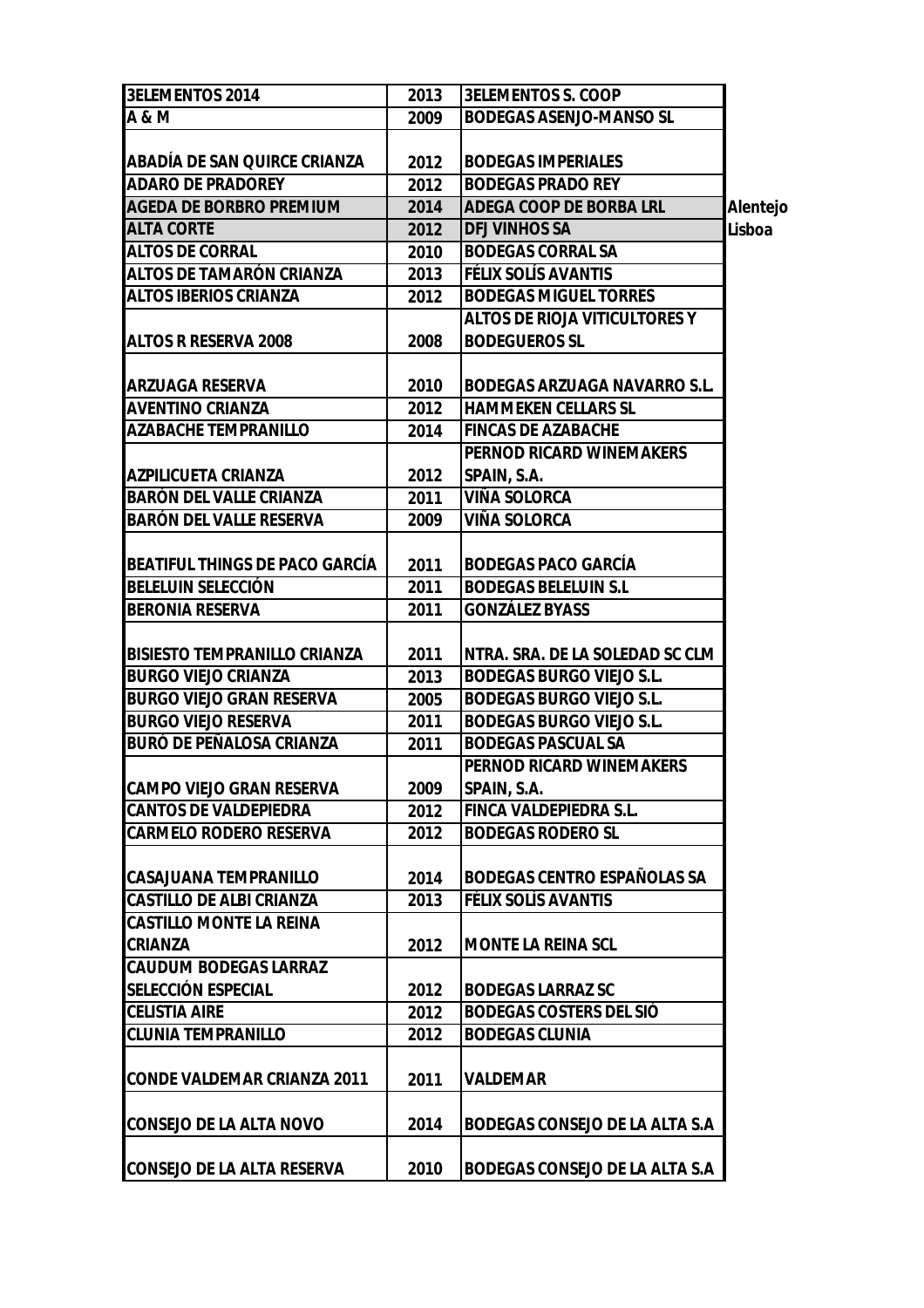| <b>CORAZÓN LOCO TEMPRANILLO</b>       |      |                                                  |          |
|---------------------------------------|------|--------------------------------------------------|----------|
| <b>SYRAH</b>                          | 2014 | <b>BODEGAS INIESTA SL</b>                        |          |
| <b>CORTIJO DE LA JARA ROBLE 12</b>    |      | PUERTA NUEVA SL (CORTIJO DE                      |          |
| <b>MESES</b>                          | 2012 | <b>JARA)</b>                                     |          |
| <b>COVILA GRAN RESERVA</b>            | 2008 | <b>BODEGAS COVILA</b>                            |          |
| <b>COVILA RESERVA</b>                 | 2009 | <b>BODEGAS COVILA</b>                            |          |
| <b>CRIN ROJA TEMPRANILLO</b>          | 2014 | <b>BODEGAS CRIN RIOJA S.L.</b>                   |          |
| <b>DEHESA DE LUNA SELECCIÓN</b>       |      | AGROPECUARIA VALLEFRÍO NUEVA                     |          |
| <b>TEMPRANILLO</b>                    | 2013 | <b>SLU</b>                                       |          |
| <b>DOMINIO DE BERZAL SELECCIÓN</b>    |      |                                                  |          |
| <b>PRIVADA</b>                        | 2013 | <b>DOMINIO DE BERZAL SL</b>                      |          |
| <b>DOMINIO DE HEREDIA</b>             | 2014 | <b>BODEGAS ALTANZA S.A.</b>                      |          |
| <b>DOMINIO DEL PRIOR TEMPRANILLO</b>  | 2011 | <b>VINÍCOLA EL REFUGIO SL</b>                    |          |
|                                       |      | <b>VIRGEN DE LAS VIÑAS BODEGA Y</b>              |          |
| <b>DON EUGENIO RESERVA</b>            | 2010 | <b>ALMAZARA</b>                                  |          |
| EA!                                   | 2014 | <b>MANUEL MANZANEQUE SUAREZ</b>                  |          |
| <b>EGUILUZ CRIANZA</b>                | 2012 | <b>VIÑA EGUILUZ SL</b>                           |          |
|                                       |      | <b>BODEGA COOP VIRGEN DE LA</b>                  |          |
| EL CORAZÓN DE LA TIERRA               | 2012 | <b>ASUNCIÓN</b>                                  |          |
|                                       |      | AGRÍCOLA LA BASTIDA. BODEGAS                     |          |
| <b>EL PRIMAVERA 2014</b>              | 2014 | <b>TIERRA</b>                                    |          |
| <b>EL VIEJO DE MATSU</b>              | 2012 | <b>VINTAE LUXURY WINE SPECIALISTS</b>            |          |
| <b>ERCAVIO TEMPRANILLO ROBLE</b>      | 2013 | <b>MÁS QUE VINOS GLOBAL SL</b>                   |          |
| <b>FINC LOS HOYALES</b>               | 2012 | <b>BODEGAS RAMÓN BILBAO SA</b>                   |          |
| <b>FINCA ANTIGUA TEMPRANILLO</b>      | 2012 | <b>FINCA ANTIGUA S.A.</b>                        |          |
| <b>FINCA EL MARQUESADO CRIANZA</b>    |      |                                                  |          |
| 2011                                  | 2011 | <b>FINCA EL MARQUESADO</b>                       |          |
| <b>FINCA EL RINCÓN DE CLUNIA</b>      | 2012 | <b>BODEGAS CLUNIA</b>                            |          |
| <b>FINCA RIO NEGRO</b>                | 2011 | <b>FINCA RIO NEGRO MERAVEN SL</b>                |          |
| <b>FINCA SOBREÑO CRIANZA</b>          | 2012 | <b>SOBREÑO SA</b>                                |          |
| <b>FINCA VALDEPIEDRA RESERVA</b>      | 2009 | <b>FINCA VALDEPIEDRA S.L.</b>                    |          |
| <b>FLOR DE ALLOZO TEMPRANILLO</b>     |      |                                                  |          |
| <b>GARNACHA</b>                       | 2012 | <b>BODEGAS CENTRO ESPAÑOLAS SA</b>               |          |
| <b>FLOR DEL MONTGO TEMPRANILLO</b>    | 2014 | <b>HAMMEKEN CELLARS SL</b>                       |          |
| <b>FONTE DA SERRANA</b>               | 2014 | <b>COMPANHIA AGRICOLA C PORTA,</b><br><b>LDA</b> | Alentejo |
| <b>GRAN LERMA. VINO DE AUTOR 2011</b> | 2011 | <b>BODEGAS LERMA</b>                             |          |
| <b>HACIENDA LOPEZ DE HARO EDICION</b> |      |                                                  |          |
| <b>LIMITADA</b>                       | 2008 | <b>VINTAE LUXURY WINE SPECIALISTS</b>            |          |
| <b>HACIENDA LOPEZ DE HARO</b>         |      |                                                  |          |
| <b>RESERVA</b>                        | 2009 | <b>VINTAE LUXURY WINE SPECIALISTS</b>            |          |
| <b>HEREDAD DE TORRESANO ROBLE</b>     |      |                                                  |          |
| 2014                                  | 2014 | <b>COMERCIAL GRUPO FREIXENET</b>                 |          |
|                                       |      | <b>PERNOD RICARD WINEMAKERS</b>                  |          |
| HERENCIA JUAN ALCORTA CRIANZA         | 2012 | SPAIN, S.A.                                      |          |
| LA BUENA VID 2010                     | 2010 | MÁS QUE VINOS GLOBAL SL                          |          |
|                                       |      |                                                  |          |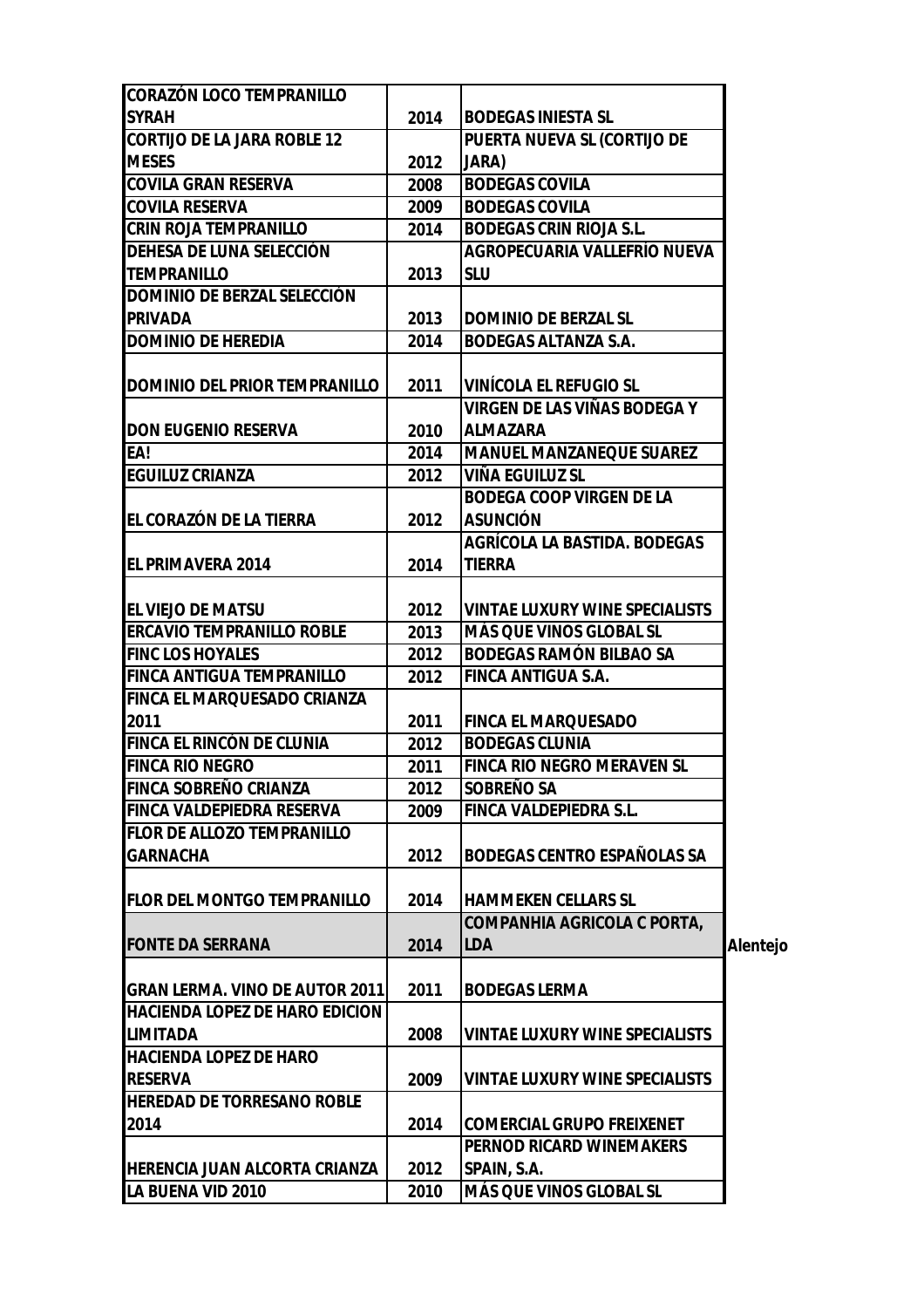| <b>LA PLANTA</b>                       | 2014 | <b>BODEGAS ARZUAGA NAVARRO S.L.</b>             |       |
|----------------------------------------|------|-------------------------------------------------|-------|
| LA VICALANDA RESERVA                   | 2010 | <b>CODORNIU SA</b>                              |       |
| <b>LAS LUCERAS CRIANZA</b>             | 2009 | <b>REMIGIO SALAS JALON CB</b>                   |       |
| <b>LAS LUCERAS ROSADO</b>              | 2014 | <b>REMIGIO SALAS JALON CB</b>                   |       |
| LEALTANZA RESERVA SELECCIÓN DE         |      |                                                 |       |
| <b>LA FAMILIA</b>                      | 2009 | <b>BODEGAS ALTANZA S.A.</b>                     |       |
| LEZA GARCÍA RESERVA                    | 2010 | <b>BODEGAS LEZA GARCÍA S.L</b>                  |       |
| <b>LEZA GARCÍA TINTO FMILIA</b>        |      |                                                 |       |
| <b>CRIANZA</b>                         | 2012 | <b>BODEGAS LEZA GARCÍA S.L</b>                  |       |
|                                        |      | <b>BODEGAS Y PAGO</b><br><b>MATARREDONDA SL</b> |       |
| ILIBRANZA                              | 2010 | AGROPECUARIA VALLEFRÍO NUEVA                    |       |
| LUNA LUNERA TEMPRANILLO                |      | <b>SLU</b>                                      |       |
| <b>MARQUÉS DE CÁCERES GRAN</b>         | 2014 |                                                 |       |
| <b>IRESERVA</b>                        | 2008 | <b>BODEGAS MARQUÉS DE CÁCERES</b>               |       |
| <b>IMARQUÉS DE CÁCERES MC</b>          | 2013 | <b>BODEGAS MARQUÉS DE CÁCERES</b>               |       |
| <b>MATARROMERA CRIANZA 2012</b>        | 2012 | <b>BODEGA MATARROMERA S.L</b>                   |       |
|                                        |      |                                                 |       |
| <b>MÍTICA RESERVA</b>                  | 2010 | <b>VINTAE LUXURY WINE SPECIALISTS</b>           |       |
|                                        |      | <b>BODEGA NUESTRA SRA. VICO S.</b>              |       |
| <b>IMOCETE</b>                         | 2014 | <b>COOP</b>                                     |       |
|                                        |      |                                                 |       |
| <b>MONTE PINADILLO CRIANZA</b>         | 2012 | <b>BODEGA SAN ROQUE DE LA ENCINA</b>            |       |
| <b>IMONTEVANNOS CRIANZA</b>            | 2010 | <b>BODEGAS MONTEVANNOS SL</b>                   |       |
| <b>MONTGO TEMPRANILLO</b>              | 2013 | <b>HAMMEKEN CELLARS SL</b>                      |       |
| <b>OGGA</b>                            | 2008 | <b>BODEGAS SANTALBA SA</b>                      |       |
| <b>OPIMIUS SELECCIÓN ESPECIAL</b>      | 2009 | <b>BODEGAS MONTEVANNOS SL</b>                   |       |
| <b>ORACULO</b>                         | 2010 | <b>HAMMEKEN CELLARS SL</b>                      |       |
| <b>ORUBE CRIANZA</b>                   | 2012 | <b>COMERCIAL GRUPO FREIXENET</b>                |       |
| <b>PACO DOS CUNHAS DE SANTAR</b>       |      | PAÇO DESANTAR, VINHOS DO SÃO,                   |       |
| INAIURE                                | 2012 | SА                                              |       |
| PALADOR CRIANZA 2013                   | 2013 | <b>BODEGAS VALDELANA SL</b>                     |       |
| <b>PITEIRA PREMIUM</b>                 | 2014 | <b>ENCOSTAS DE ALQUEVA, LDA.</b>                |       |
| <b>POLUS TEMPRANILLO</b>               | 2013 | <b>BODEGAS LOLI CASADO</b>                      |       |
|                                        |      | <b>BODEGAS ROMERO DE ÁVILA</b>                  |       |
| <b>PORTENTO CRIANZA</b>                | 2011 | <b>SALCEDO</b>                                  |       |
| <b>PRADOREY FINCA LA MINA</b>          | 2009 | <b>BODEGAS PRADO REY</b>                        |       |
| <b>PRIMADO</b>                         | 2009 | <b>MANUEL PEREIRA DE MELO</b>                   |       |
|                                        |      |                                                 |       |
| <b>QUATRO PAGOS</b>                    | 2008 | <b>VINTAE LUXURY WINE SPECIALISTS</b>           |       |
|                                        |      | <b>PERNOD RICARD WINEMAKERS</b>                 |       |
| QUINTA DE TARSUS CRIANZA               | 2012 | SPAIN, S.A.                                     |       |
|                                        |      |                                                 |       |
| QUINTA DO CRASTO TINTA RORIZ           | 2010 | <b>QUINTA DO CRASTO SA</b>                      | Douro |
| <b>QUINTO RARE 2014</b>                | 2014 | <b>CLIVIA QUINTA DE AVES S.L.</b>               |       |
| <b>RADIO BOCA TEMPRANILLO</b>          | 2014 | <b>HAMMEKEN CELLARS SL</b>                      |       |
|                                        |      |                                                 |       |
| <b>RAMIREZ DE LA PISCINA SELECCIÓN</b> | 2012 | <b>BODEGAS RAMIREZ SL</b>                       |       |
| <b>RAZA</b>                            | 2014 | <b>BODEGAS ALTANZA S.A.</b>                     |       |